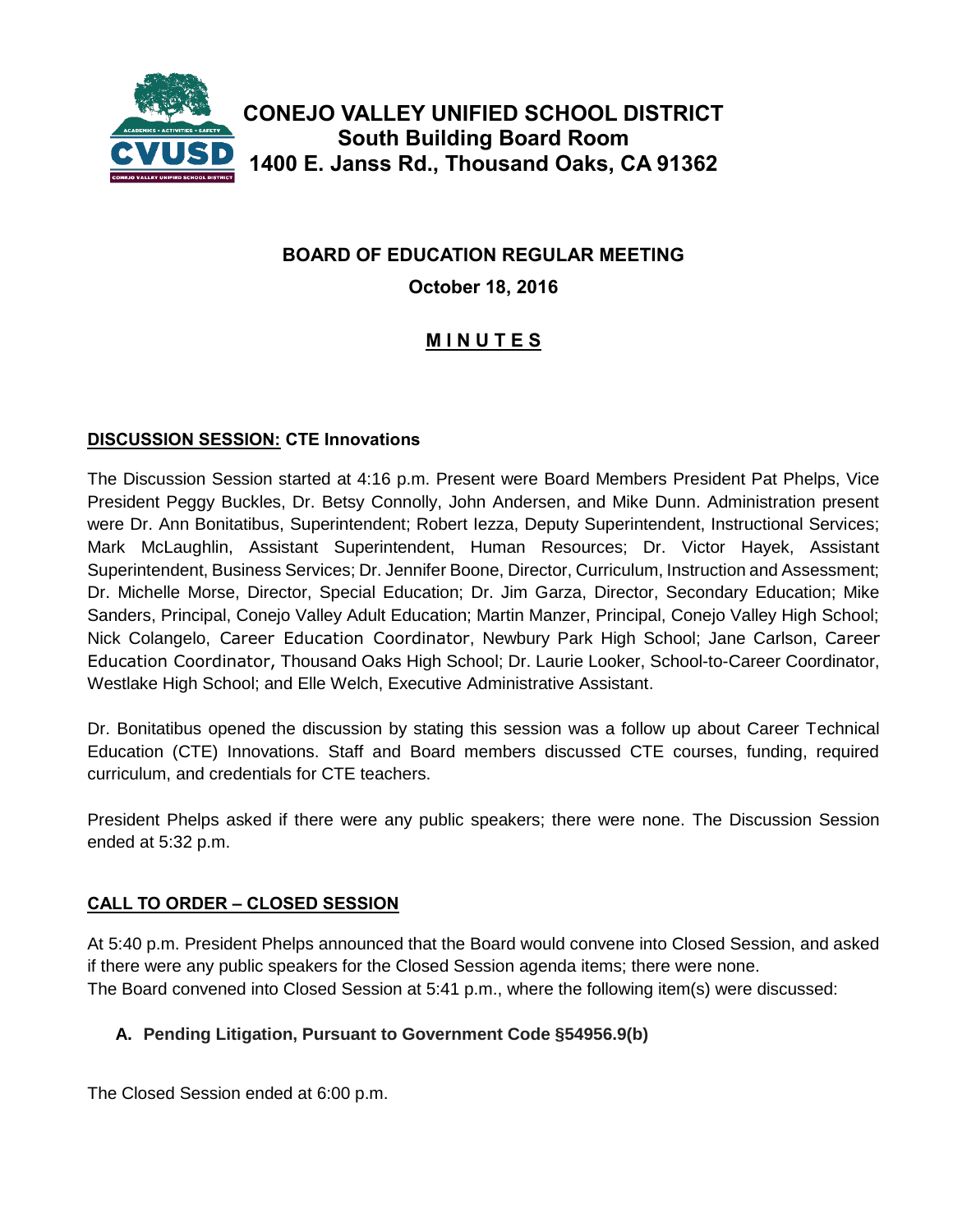# **REGULAR SESSION**

#### **OPENING PROVISIONS**

Call to Order and Roll Call: President Phelps called the meeting to order at 6:10 p.m. Board Members present: President Pat Phelps, Vice President Peggy Buckles, Dr. Betsy Connolly, John Andersen, and Mike Dunn.

Administration present: Dr. Ann Bonitatibus, Superintendent; Robert Iezza, Deputy Superintendent, Instructional Services; Mark McLaughlin, Assistant Superintendent, Human Resources; Dr. Victor Hayek, Assistant Superintendent, Business Services; and Elle Welch, Executive Administrative Assistant. President Phelps welcomed attendees to the meeting and read the procedural announcements.

#### **Approval of the Agenda**

Mrs. Buckles moved to approve the agenda, seconded by Dr. Connolly. President Phelps asked if there was any discussion; there was none. Motion carried 5-0.

#### **Comments from the Public**

President Phelps asked if there were any public speakers. There were twelve speaker cards submitted.

- $\bullet$  The 1<sup>st</sup> speaker, Billie Featherston, commented about vegan food options in school cafeterias.
- $\bullet$  The 2<sup>nd</sup> speaker, Marissa Sommerfeld, spoke to California's bill legalizing marijuana.
- $\bullet$  The 3<sup>rd</sup> speaker, Owen Roche, stated his appreciation for the Board.
- $\bullet$  The 4<sup>th</sup> speaker, Ken Cole, was not present when his name was called.
- $\bullet$  The 5<sup>th</sup> speaker, Cody Lin, commented about the Wise mentorship program for students at WHS.
- The  $6<sup>th</sup>$  speaker, Mary Maki, discussed traffic and parking near Horizon Hills.
- The  $7<sup>th</sup>$  speaker, Kyle Rheaume, and the  $8<sup>th</sup>$  speaker, Lauren Rheaume, shared time and spoke about CVHS students and their rights.
- $\bullet$  The 9<sup>th</sup> speaker, Angie Simpson, commented on CVHS being placed at TOHS.
- $\bullet$  The 10<sup>th</sup> speaker, Nick Quidwai, commented on civility at Board meetings.
- The 11<sup>th</sup> speaker, Sylvia Navarro, discussed CVHS, Waverly traffic, and the ESL program.
- The 12<sup>th</sup> speaker, Shellee Maine, commented on CVHS, Century Academy, social media, Waverly's gentrification and traffic.

#### **Comments from the Superintendent**

Dr. Bonitatibus thanked the Conejo Schools Foundation for hosting the inaugural State of the Schools address and California Lutheran University for providing the venue. There were nearly 200 audience members comprised of business owners, Chamber members, elected city and county officials, higher education officials, interested community members, parents, students, and staff. She also thanked community and expert panelists for participating in the Back to School Book Club; and the Thousand Oaks Rotary Club for facilitating CVUSD's participation at the Street Fair. Her favorite learner moment was when she visited Career Technical Education programs at TOHS, NPHS, and WHS, as the students were passionate about being college and career ready.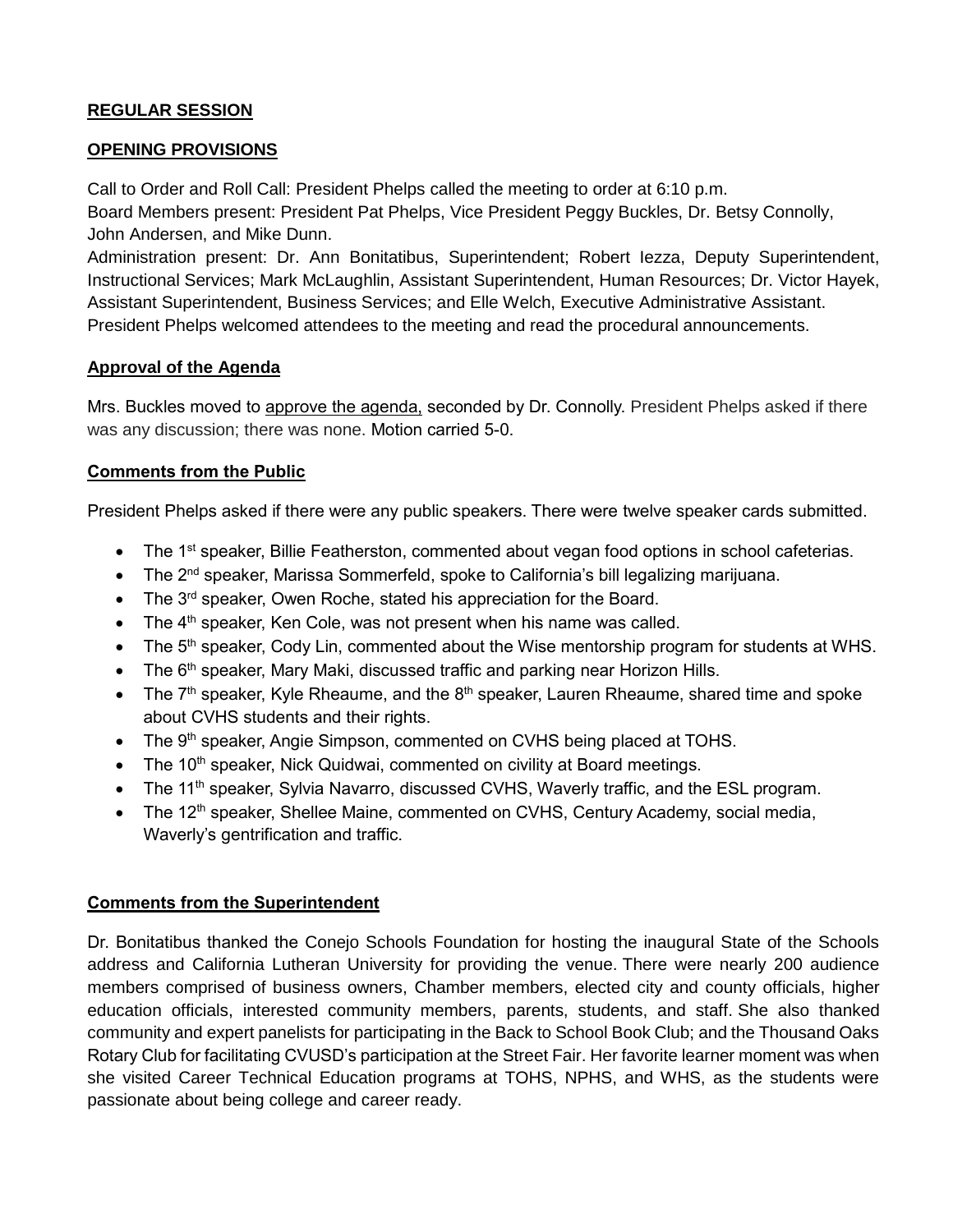# **Comments from Individual Board Members**

Mr. Andersen commented that he enjoyed attending the Teacher of the Month recognition at Walnut Elementary School. Mrs. Buckles thanked the Conejo Schools Foundation (CSF) for the informative State of the Schools Breakfast. She also attended the Tri-County Coalition with President Phelps in Goleta. Dr. Connolly also thanked CSF for the State of the Schools Breakfast, stating she really enjoyed Dr. Bonitatibus' presentation. She attended the Wellness Committee meeting, in which she is the Board representative, and said that Dr. Juan Santos, their new leader, clarified what the group's expectations will be going forward. President Phelps stated she enjoyed the State of the Schools Breakfast. She thanked the PTA and AAUW for co-sponsoring a Board candidate forum, and encouraged the public to be informed and vote at the Board election. On behalf of the Board, President Phelps welcomed DAC members, as she attended their orientation meeting. She stated she would like additional information about Acacia Elementary School's homework pilot program, as parents she heard from were very enthusiastic about it.

## **Presentation: Operational Review of Child Nutrition by School Services of California – Dr. Victor Hayek and Mrs. Virginia Beck**

Dr. Hayek introduced Mrs. Virginia Beck, Director of Child Nutrition Services, who reviewed operational procedures, policies, financial reports, and personnel. She provided details on student meal participation, meal prices, transportation schedules, and competitive food options. Dr. Hayek and Mrs. Beck gave examples of how they would like to improve the overall cafeteria meal experience for students. After answering questions from the Board, President Phelps thanked them for their presentation.

# **ACTION ITEMS – GENERAL**

# **Board of Education**

# **A. Relocation of CVHS to TOHS**

Mr. Dunn made the motion to approve; seconded by Mr. Andersen. President Phelps asked if there were any public comments; there were fifteen speaker cards submitted.

- $\bullet$  The 1<sup>st</sup> speaker, Julie Lindberg, yielded time to the next speaker.
- The 2<sup>nd</sup> speaker, Lisa Creps, spoke about the Waverly neighborhood and key demands
- The 3<sup>rd</sup> speaker, Sandee Everett, discussed CVHS and continuation schools in CA.
- $\bullet$  The 4<sup>th</sup> speaker, Randy Wagner, declined to speak, as previous speakers had already voiced his same opinion.
- The  $5<sup>th</sup>$  speaker, Irene Freeman, commented on the impact of relocating ESL program.
- $\bullet$  The 6<sup>th</sup> speaker, Joe Kirby, talked about funding for programs for adults with disabilities.
- The  $7<sup>th</sup>$  speaker, Tom Goins, commented about operational logistics of CVLC at Waverly.
- $\bullet$  The 8<sup>th</sup> speaker, Brian Winic, yielded time to the next speaker.
- The 9<sup>th</sup> speaker, Ardyth St. John, discussed the adult school, traffic, speeding, and parking.
- $\bullet$  The 10<sup>th</sup> speaker, Gabriela McLaughlin, commented about traffic at the adult school.
- $\bullet$  The 11<sup>th</sup> speaker, Laura Cifuentes, explained the impact of splitting ESL classes.
- $\bullet$  The 12<sup>th</sup> speaker, Kathleen Canfield, spoke about the cerebral palsy program at Waverly.
- $\bullet$  The 13<sup>th</sup> speaker, Dr. Chris Ralston, discussed cerebral palsy program needs.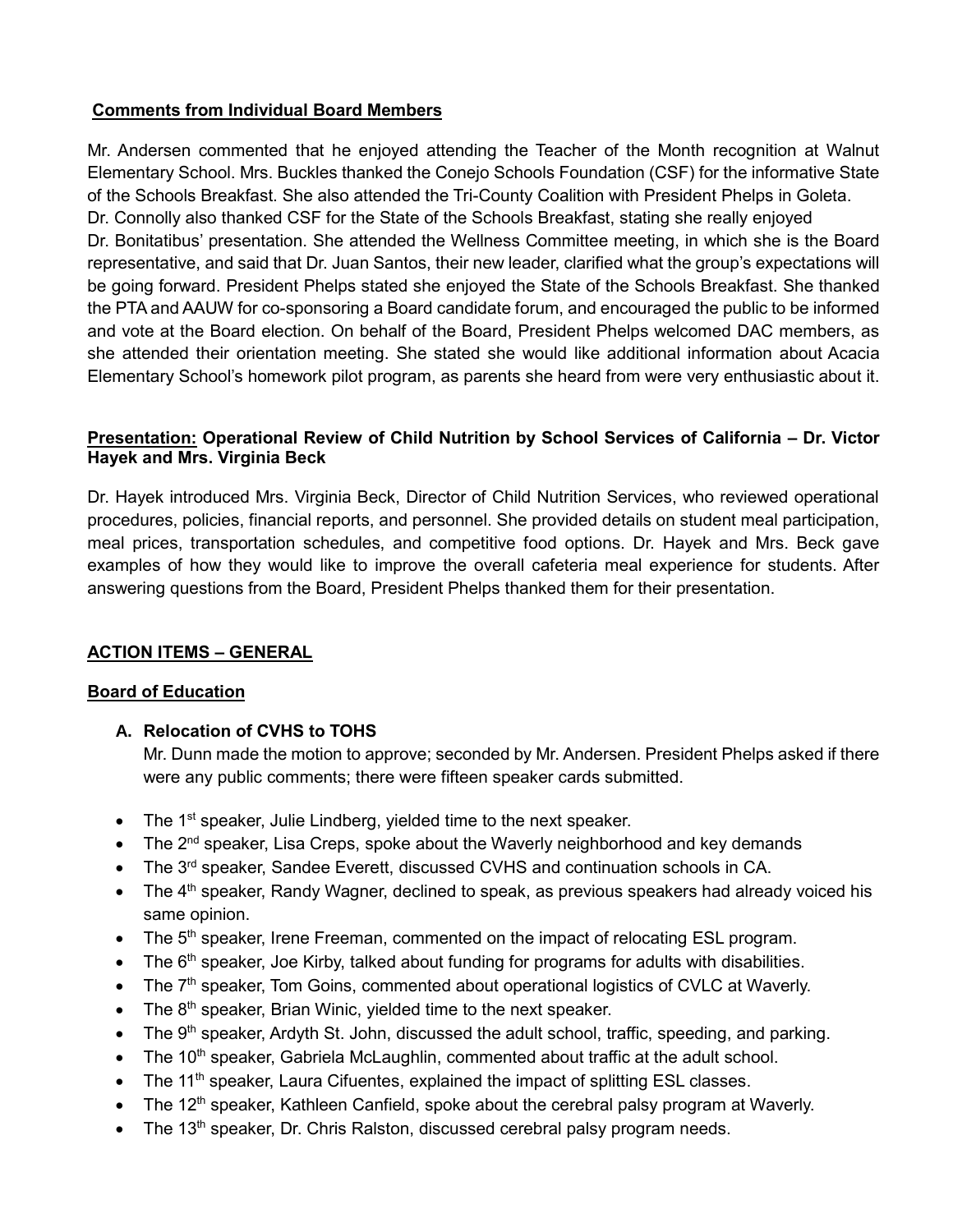- $\bullet$  The 14<sup>th</sup> speaker, Diana Merville, commented on the parking lot at the adult school.
- $\bullet$  The 15<sup>th</sup> speaker, Ken Cole, was now present and spoke about safety and traffic in his neighborhood.

The Board discussed the possibility of relocating some programs. Dr. Hayek and Mr. Iezza replied to questions from the Board and stated that no final decisions have been made regarding relocating any programs. Mr. Martin Manzer, Principal at CVHS, answered questions at the podium. Dr. Bonitatibus confirmed to the Board that no decisions have been made regarding the education classes being relocated, as staff is still researching.

Motion failed 1-4, Yes – Dunn; No – Phelps, Buckles, Connolly, Andersen

**B. Approval of Recommended Applicants to Serve on the Independent Citizens' Bond Oversight Committee**

Mrs. Buckles made the motion to approve; seconded by Dr. Connolly. President Phelps asked if there was any discussion; there was none. Motion carried 5-0.

**C. Resolution #16/17-10 - Support of Proposition 51, California Public Schools Facility Bond Initiative (2016)**

Dr. Connolly made the motion to approve; seconded by Mrs. Buckles. President Phelps asked if there was any discussion; there was one public speaker card submitted.

Speaker Cathy Carlson discussed Education Codes regarding Resolutions C, D, E, and F.

The Board briefly discussed this Resolution. Motion carried 3-2, No – Andersen; Dunn

**D. Resolution #16/17-11 - Support of Proposition 55, California Extension of the Proposition 30 Income Tax Increase Initiative (2016)**

Dr. Connolly made the motion to approve; seconded by Mrs. Buckles. President Phelps asked if there was any discussion; there was one speaker card submitted.

• Speaker Randy Smith commented in support of the Resolution.

Mr. Andersen commented on California's spending and legislature. Dr. Connolly commented in response to Mr. Andersen's comments. Motion carried 4-1, No - Andersen

- **E. Resolution #16/17-12 - Support of California Proposition 56, Tobacco Tax Increase (2016)** Mrs. Buckles made the motion to approve; seconded by Dr. Connolly. President Phelps asked if there was any discussion. Mrs. Buckles commented that the funds from this Resolution would be used for smoking education programs. Motion carried 4-1, No - Andersen
- **F. Resolution #16/17-13 - Support of Proposition 58, Non-English Languages Allowed in Public Education Act (2016)**

Dr. Connolly made the motion to approve; seconded by Mrs. Buckles. President Phelps asked if there was any discussion; there were two public speaker cards submitted.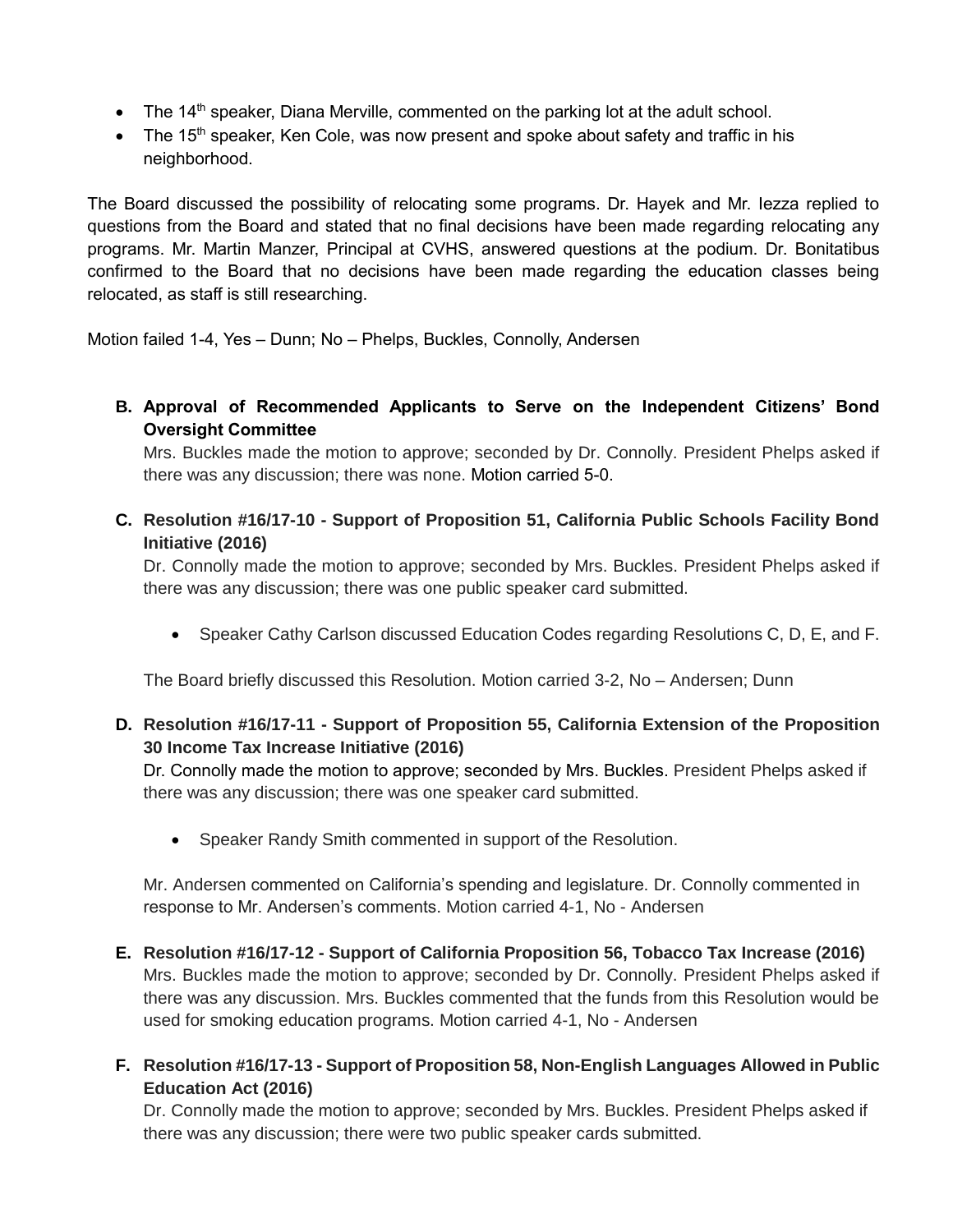- The 1<sup>st</sup> speaker, Randy Smith, gave support for the Resolution.
- $\bullet$  The 2<sup>nd</sup> speaker, Cathy Carlson, commented about dual language classes.

Mr. Dunn asked questions to Mr. Smith, who responded. The Board briefly discussed this Resolution. Motion carried 4-0-1, with abstention from Mr. Dunn.

#### **G. Nomination for Director to the Educational Television for the Conejo Board**

President Phelps asked if there were any nominations. The Board briefly discussed this item. Mrs. Buckles asked if this item could be tabled; Dr. Bonitatibus asked for clarification as to when it should be tabled to. Mrs. Buckles replied it should be placed back on the Agenda in December. Mrs. Buckles made the motion to table this issue; seconded by Mr. Andersen. Motion carried 5-0.

There was one speaker card submitted. President Phelps asked this speaker if he would still like to speak, even though this item is tabled. The speaker replied yes.

• Speaker Nick Quidwai gave comments.

#### **Human Resources**

- **A. Approval of a Statement of Work Between the California Lutheran University Graduate School of Education and the Conejo Valley Unified School District** Mr. Andersen made the motion to approve; seconded by Mrs. Buckles. President Phelps asked if there was any discussion; there was none. Motion carried 5-0.
- **B. Authorization to Open the 2016-2017 Proposal for Reopener Collective Bargaining Negotiations Between the Conejo Valley Unified School District and the California School Employees Association (CSEA) and its Conejo Chapter 620** Mrs. Buckles made the motion to approve; seconded by Dr. Connolly. President Phelps asked if there was any discussion; there was none. Motion carried 5-0.

#### **Instructional Services**

- **A. PUBLIC HEARING: Resolution #16/17-07 - Pupil Textbook and Instructional Materials** President Phelps called the public hearing to order at 9:41 p.m. and asked if there were any public speakers; there were none. President Phelps closed the public hearing at 9:42 p.m.
- **B. Resolution #16/17-07 - Pupil Textbook and Instructional Materials** Mr. Dunn made the motion to approve; seconded by Mrs. Buckles. President Phelps asked if there was any discussion; there was none. Motion carried 5-0.

#### **Business Services**

**A. Amendment of Administrative Regulation 3516.3 - Earthquake Emergency Procedure System**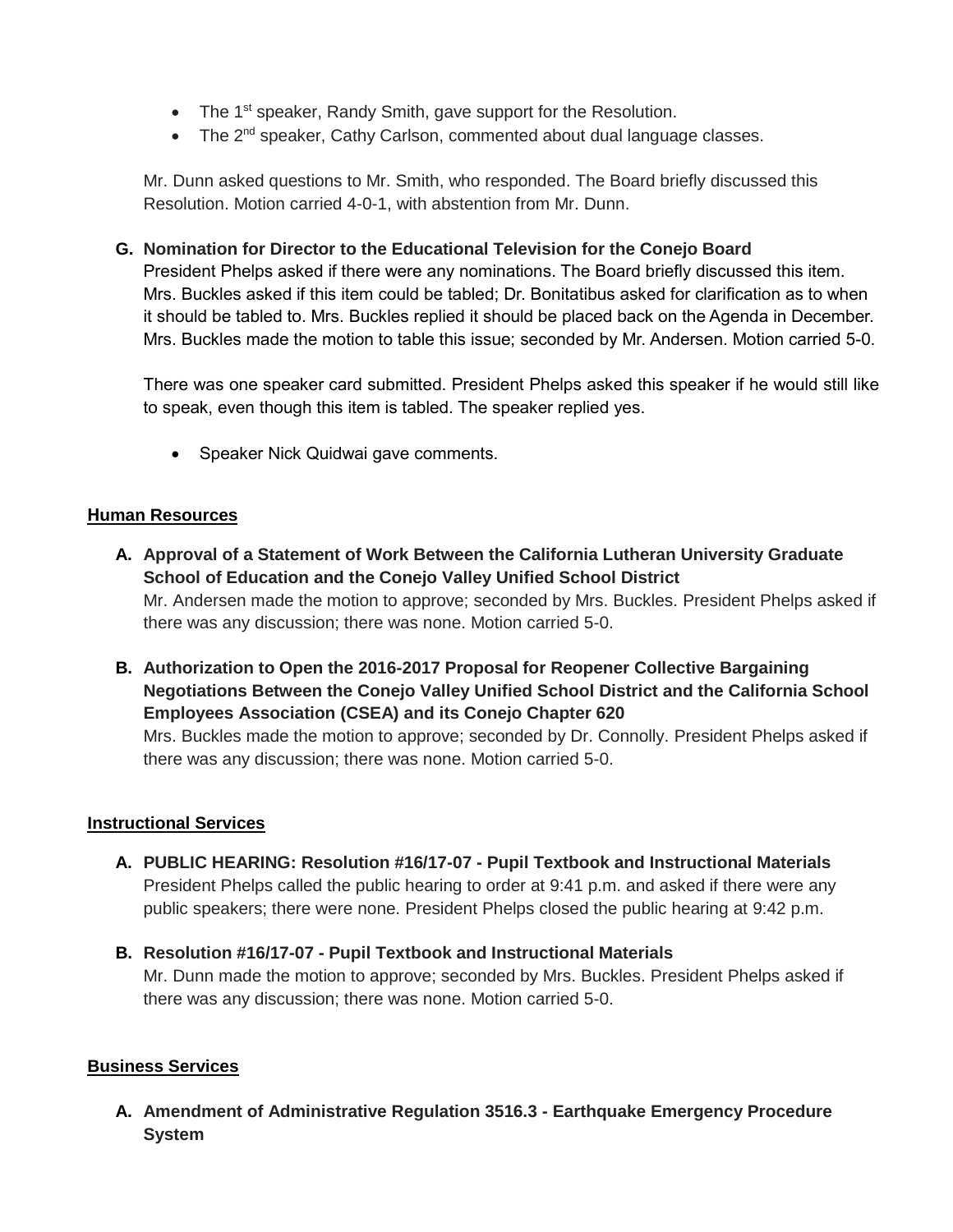Dr. Connolly made the motion to approve; seconded by Mrs. Buckles. President Phelps asked if there was any discussion; there was none. Motion carried 5-0.

**B. Amendment of Board Policy 3553 and Addition of New Administrative Regulation 3553 – Free and Reduced Price Meals**.

Mr. Dunn made the motion to approve; seconded by Mr. Andersen. President Phelps asked if there was any discussion; there was none. Motion carried 5-0.

# **ACTION ITEMS – CONSENT**

Mrs. Buckles made the motion to approve the Consent Agenda, seconded by Dr. Connolly. President Phelps asked if there was any discussion; there was none. Motion carried 5-0.

## **A. Approval of Minutes from the Board Meeting of October 4, 2016**

## **B. Personnel Assignment Orders:**

1. Certificated Service:

 A. Employment/Appointment/Change in Status: Teachers Orders #: R16-170 - R16-172

 B. Retirement/Resignation: Counselors, Teachers Orders #: R16-173 - R16-174

2. Certificated Service - Exempt:

 A. Employment/Appointment: Exempt Specialists Orders #: E16-015 - E16-027

3. Classified Service:

A. New Employment (Probationary to Perm) / Assignment Change / Change in **Status** Orders #: C16-168 - C16-196

 B. Substitute / Provisional / Additional Assignment Orders #: C16-197 - C16-200

 C. Establishment / Modification / Elimination of Positions Orders #: C16-201 - C16-203

4. Classified Service - Exempt:

 A. Walk-on Coach Orders #: E16-311 - E16-328

 B. Campus Supervisor, Proctor, Specialist, Others Orders #: E16-329 - E16-366

#### **C. Contract for Nonpublic School Placement for a Student With a Disability #14-16/17**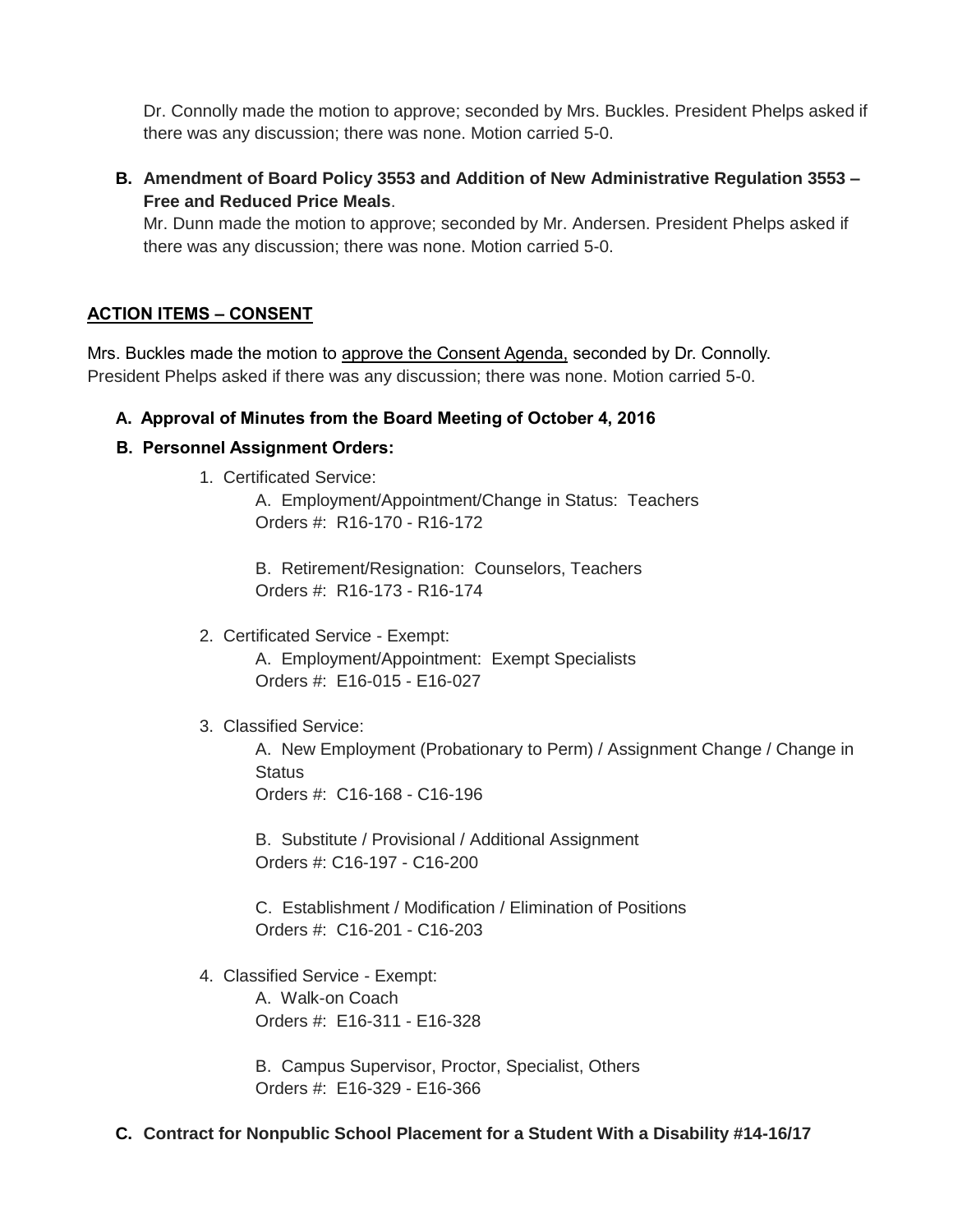- **D. Contract for Nonpublic School Placement for a Student With a Disability #18-16/17**
- **E. Purchase Order Report #909**
- **F. Disposal of Surplus and Obsolete Equipment**
- **G. Change Order #1 – Maintenance and Operations / Warehouse / Printing Services Tenant Improvement – Mitchell Road and Rancho Conejo Boulevard – Ardalan Construction Company, Inc.**
- **H. Approve Quarterly Report on Williams Uniform Complaints**

## **INFORMATION/DISCUSSION ITEMS-GENERAL**

#### **INSTRUCTIONAL SERVICES**

- **A. Approval of Replacements of Board Policy and Administration Regulation 1312.3 - Uniform Complaint Procedure** President Phelps asked if there was any discussion; Mrs. Buckles thanked Mr. Iezza for expanding the description of this policy. Mr. Iezza replied by providing additional details on this policy. Mr. Dunn asked what changes were made; Mr. Iezza responded.
- **B. Approval of Amendments to Board Policy and Administrative Regulation 5145.3 – Nondiscrimination/Harassment**

President Phelps asked if there was any discussion; there was none.

**C. Approval of Replacements of Board Policy and Administrative Regulation 5145.7 – Sexual Harassment**

President Phelps asked if there was any discussion; there was one speaker card submitted.

Speaker Sandee Everett commented on zero tolerance for sexual harassment.

#### **HUMAN RESOURCES**

No items.

#### **BUSINESS SERVICES**

- **A. Approval of New Board Policy 3555 – Nutrition Program Compliance** President Phelps asked if there was any discussion; there was one speaker card submitted.
	- Speaker Nick Quidwai said he put the wrong item number on his speaker card and, therefore, did not speak on this item.